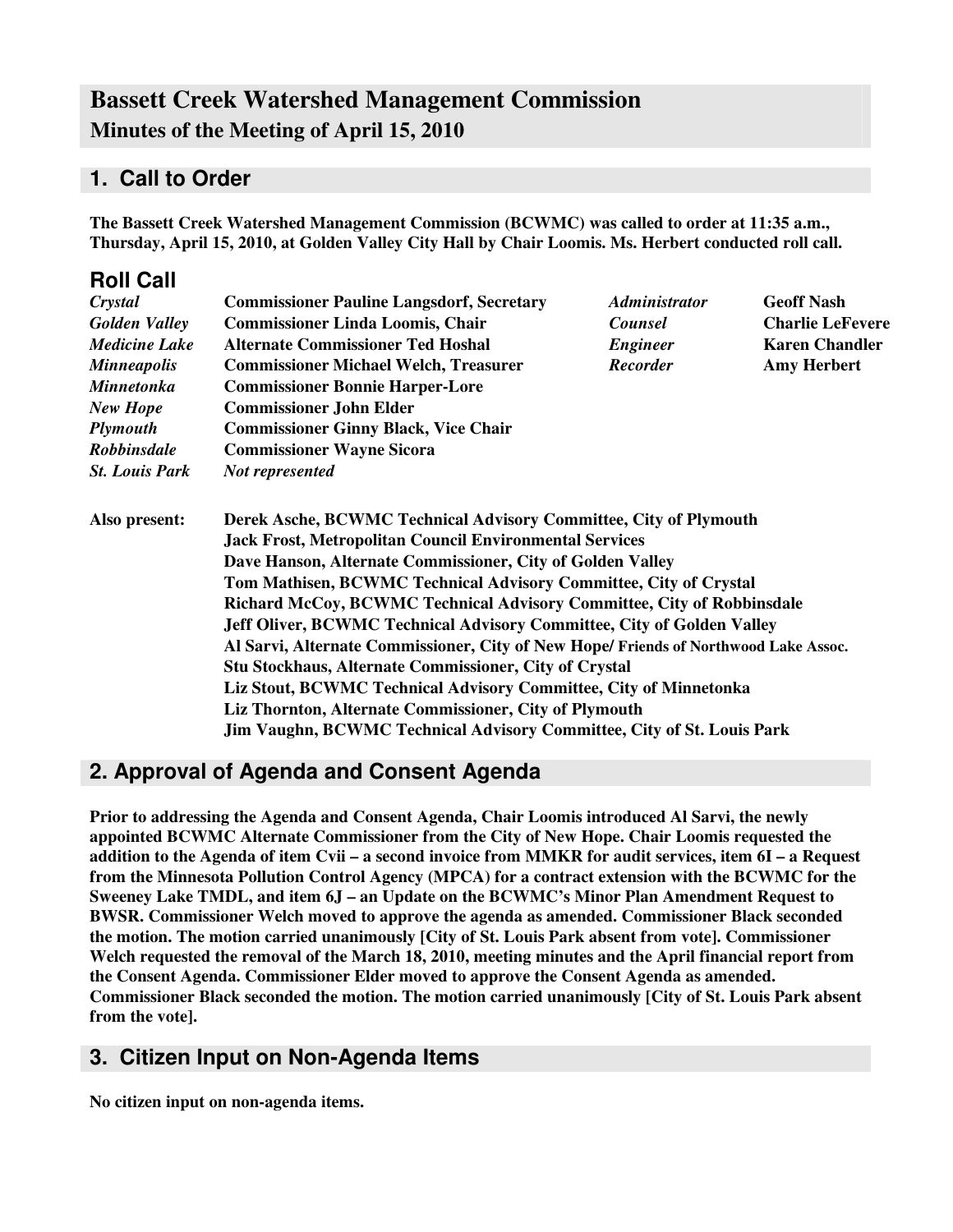### **4. Administration**

**A. Presentation of the March 18, 2010, BCWMC meeting minutes. Commissioner Welch requested a correction on page 6 of the March 18 th minutes under item C – "Joint and Cooperative Agreement," where the minutes state that Commissioner Black both moved and seconded the motion. Ms. Herbert stated that Commissioner Welch seconded that motion and that she would correct the minutes.**

**Commissioner Welch commented that the last two paragraphs on page 7 of the minutes capture the Commission's discussion of Northwood Lake and its listing as impaired for nutrients. He wanted to make sure that the Commission understands that the Minnesota Pollution Control Agency (MPCA) has been talking for some time about listing wetlands on the TMDL 303d list, which would mean that wetland would be listed as impaired. Commissioner Welch wanted to make sure that the Commission knows that changing the classification of Northwood Lake from a lake to a wetland under public waters rules does not necessarily change its impaired status. Chair Loomis commented that the classification change may change the phosphorus standards by which Northwood would be measured. Commissioner Welch agreed that it would.**

**Commissioner Langsdorf asked for a correction to the minutes at the bottom of page 3 where the minutes state that the City of Robbinsdale seconded the motion but instead should state that the City of Robbinsdale was absent from the vote. Acting Commissioner Hoshal requested that the references in the minutes to Chair Welch be amended to state Commissioner Welch.**

**Commissioner Welch moved to approve the March 18, 2010, meeting minutes as amended. Commissioner Black seconded the motion. The motion carried [City of St. Louis Park absent from vote].**

**B. Presentation of the Financial Statement. Commissioner Welch reported that the Commission received an updated financial statement. He explained that the updated statement shows that the Education and Public Outreach line item includes the voided check that was intended for the payment of the reimbursement request from the Meadowbrook Elementary for the education grant. He reminded the Commission that it deferred action on the grant invoice until after the Commission receives the report that the school finished the grant-funded project. Commissioner Black moved to receive and file the financial report. Commissioner Harper-Lore seconded the motion. The motion carried unanimously [City of St. Louis Park absent from vote].**

**The general and construction account balances reported in the April 2010 Financial Report:**

| <b>Checking Account Balance</b>                      | 700,753.13   |
|------------------------------------------------------|--------------|
| <b>TOTAL GENERAL FUND BALANCE</b>                    | 700,753.13   |
| <b>Construction Account Cash Balance</b>             | 2,059,596.76 |
| Investment due 10/18/2010                            | 533,957.50   |
| Investment due 1/21/2015                             | 500,000.00   |
| <b>TOTAL CONSTRUCTION ACCOUNT BALANCE</b>            | 3,093,554.26 |
| -Less: Reserved for CIP projects                     | 2,776,849.07 |
| Construction cash/investments available for projects | 316,705.19   |

#### **C. Presentation of Invoices for Payment Approval.**

#### **Invoices:**

**i. Kennedy & Graven – Legal Services through February 28, 2010 - invoice for the amount of \$1,432.50.**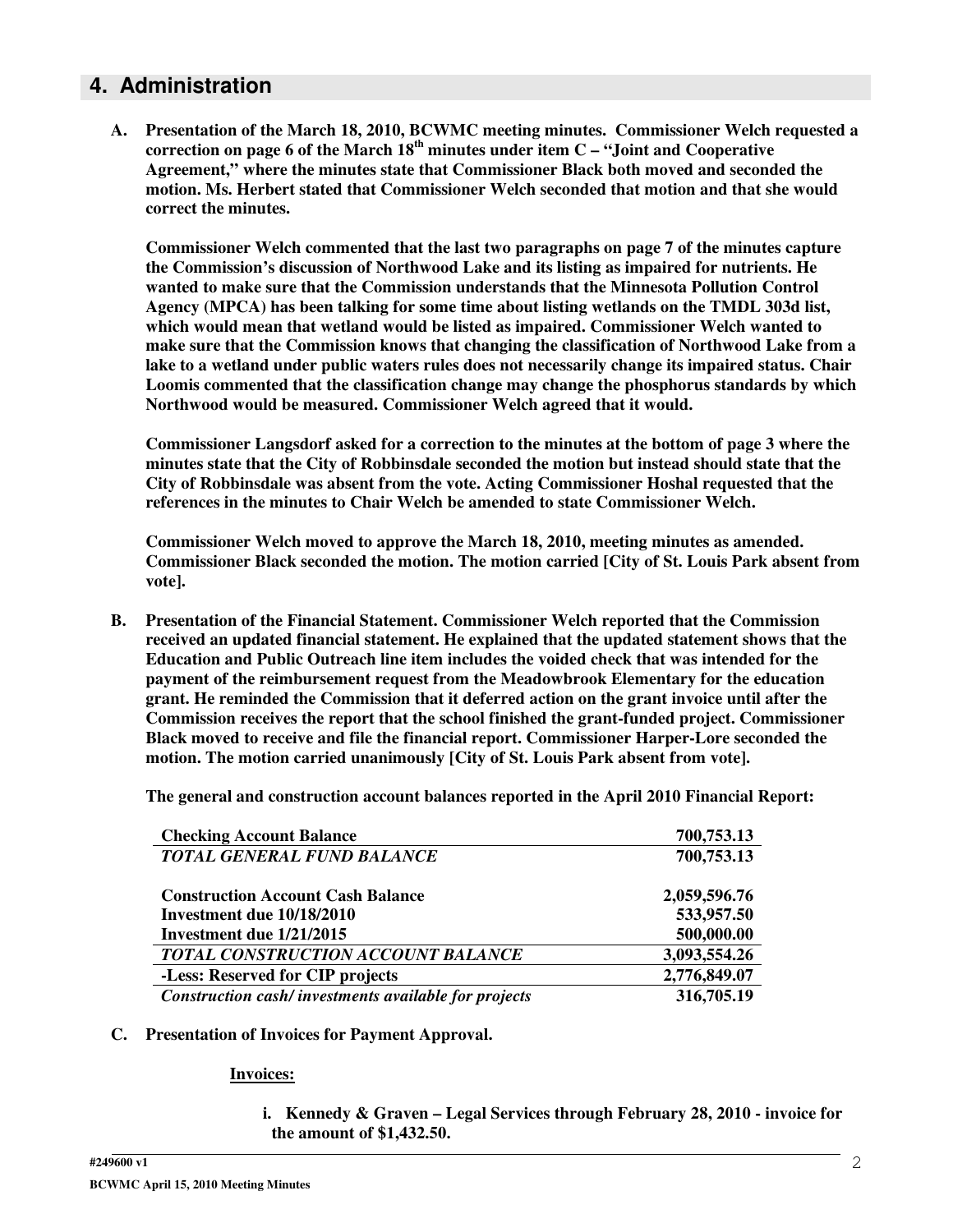- **ii. Barr Engineering Company – March Engineering Services - invoice for the amount of \$25,974.34.**
- **iii. Amy Herbert – March Administrator Services - invoice for the amount of \$2,759.85.**
- **iv. D'amico Catering – April 2010 meeting catering – invoice for the amount of \$342.69.**
- **v. Prairie Moon Nursery – Seed Packets – invoice for the amount of \$201.00.**
- **vi. MMKR – Audit Services – First progress billing – invoice for the amount of \$3,000.**
- **vii. MMKR – Audit Services – Second progress billing – invoice for the amount of \$1,500.**

**Commissioner Black moved to approve all invoices including the added invoice vii – MMKR second progress billing. Acting Commissioner Hoshal seconded the motion. By call of roll, the motion carried unanimously [City of St. Louis Park absent from vote].**

- **D. Discuss Creating Commission Work Group to Review CIP. Chair Loomis stated that the Commission had previously discussed creating a work group consisting of commissioners and TAC members to review the CIP and the prioritization of the projects as well as how the TMDL implementation plans could integrate into the prioritization of capital projects. Commissioner Welch added that the element of integrating TMDL implementation plans into the CIP moves the capital improvement planning discussion from a purely technical discussion into a policy discussion, which is why the issue warrants a joint Commission and TAC task force. Commissioner Welch stated that he thinks the goal of the task force would be to work with the TAC to have recommendations ready for January 2011. Commissioners Black, Elder and Welch volunteered to be part of the group and Chair Loomis said she would also sit in on the work group. Commissioner Welch suggested that the Commission inform the TAC of the Commission's** action to create the work group and then direct the TAC to discuss how it wants to organize its **participation, when it would like to meet, and to coordinate the meeting with Chair Loomis.**
- **E. Discuss Creating BCWMC Policy Manual. Chair Loomis directed Mr. Nash to work with Ms. Herbert to pull together the policies and start reviewing them for a manual.**
- **F. Discuss Creating Annual Printed Newsletter. Commissioner Black asked if it would need to be a printed piece because her city is moving to electronic newsletters and would prefer electronic communications. Commissioner Welch added that there is a statutory requirement that the Commission issue a broad public summary. He said that although the Commission's annual report could technically meet that requirement, the Executive Summary from the upcoming annual report could be adapted, even electronically, and could be posted on or linked to from member-cities Web sites to provide an entry point for people who want to know about the Commission.**

**Commissioner Elder said he could see a two-sided page that member-cities could duplicate at their** own cost and could be inserted into the city water bills. He said it does increase the postage but it **educates the citizens on what the Commission is doing. Commissioner Harper-Lore added that she agreed with Commissioner Elder's idea and that to see to it that every taxpayer receives a copy would increase support of the Commission's work. Commissioner Black supported the idea of having a pdf document available to member-cities to use. Commissioner Welch suggested that the**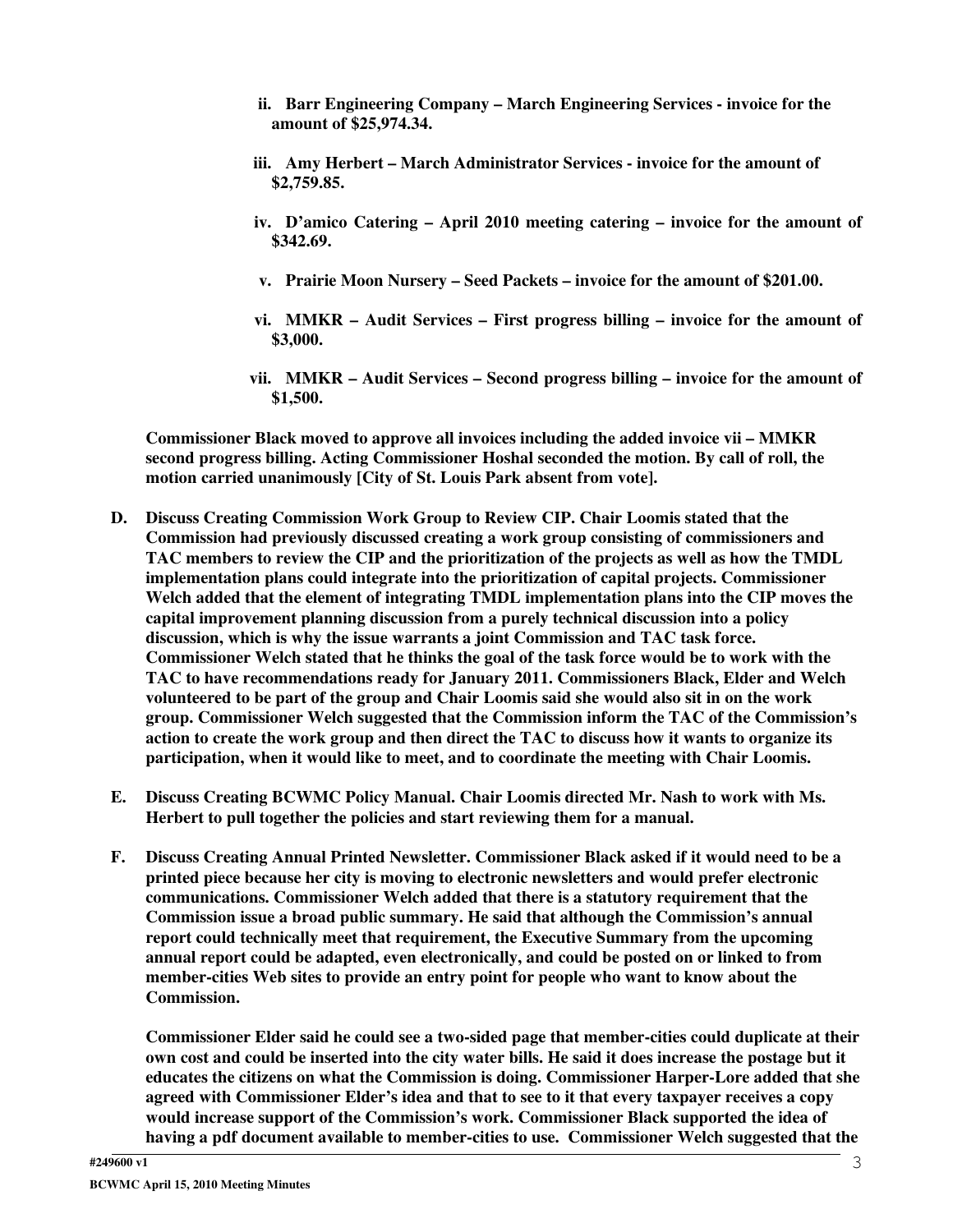**Commission direct Ms. Chandler and Ms. Herbert to finish the BCWMC's 2009 annual report and then submit the Executive Summary to the Education and Public Outreach Committee for review and suggestions on adapting it as a stand-alone piece. Mr. Nash volunteered to participate with the Education and Public Outreach Committee in its review of the piece.**

- **G. Authorize Recording Secretary to Sign Documents in Secretary's Absence. Chair Loomis explained that this recommendation came up because there are times when documents need to be signed when the Commission's Secretary is absent. Mr. LeFevere explained that the Commission Bylaws allow the Commission to authorize the Secretary to delegate the duties of the secretary to the recording secretary. Commissioner Welch moved that the Commission authorize the Commission Secretary to be able to delegate the duties of the Secretary onto the Recording Secretary when the Secretary anticipates missing a Commission meeting. Commissioner Sicora seconded the motion. The motion carried unanimously [City of St. Louis Park absent from the vote].**
- **H. Discuss Setting Policy Regarding Interim Authority for Delegation of Work to Consultants between BCWMC meetings. Commissioner Welch recommended that the Administrative Services Committee discuss the draft policy that was created by Mr. LeFevere and that was included in the meeting packet. Commissioner Welch said it doesn't seem that the issue comes up frequently and said that staff have been directed on these issues. He said that it seems the Commission can defer this issue for now until the Committee can review the draft and consider making the delegation specific to the various staff who do things on behalf of the Commission.**

### **5. New Business**

**A. Statistically Relevant Representation of Sampling Data for Biota. Chair Loomis said that Acting Commissioner Hoshal had some questions for the Commission Engineer regarding sampling methods and data and that his questions were included in a memo in the meeting packet. Ms. Chandler said that if the Commission is interested in a follow up to Acting Commissioner Hoshal's questions, then Barr Engineering's aquatic biologist could develop a response memo. Chair Loomis said that the Commission may want to hold off until the MPCA clarifies how it is going to be addressing biota standards. She said the current standards for biota don't address intermittent streams.**

**Chair Loomis said it has been an ongoing problem to try to figure out who is doing monitoring and what is being monitored and it is hard to find out unless the information is going into STORET. Commissioner Black commented that most of her concern is with trying to understand what the cities, the watersheds, and the MPCA are doing because they are the primary entities the Commission relies on to base its decisions. Commissioner Black recommended that the BCWMC make available electronic copies of the annual water quality monitoring memos prepared for the Commission by the Commission Engineer.**

**Commissioner Welch remarked that Acting Commissioner Hoshal raises good questions but that Commissioner Welch would want more input from staff before deciding to do independent analysis of the issues. Commissioner Black recommended that looking at the parameters for the monitoring could be part of the** *Commission's Watershed Management Plan* **update as opposed to looking at those issues now.**

**B. Fireworks' Contribution of Phosphorus to Sweeney Lake. Chair Loomis brought the Commission's attention to a letter from a concerned Golden Valley resident regarding the possible phosphorus contribution by fireworks shot off over Sweeney Lake. Commissioner Black moved** for the Commission to receive and file the letter, for staff to forward the letter to the MPCA with a **request that the MPCA respond with any information or concerns it has on the issue, and for staff**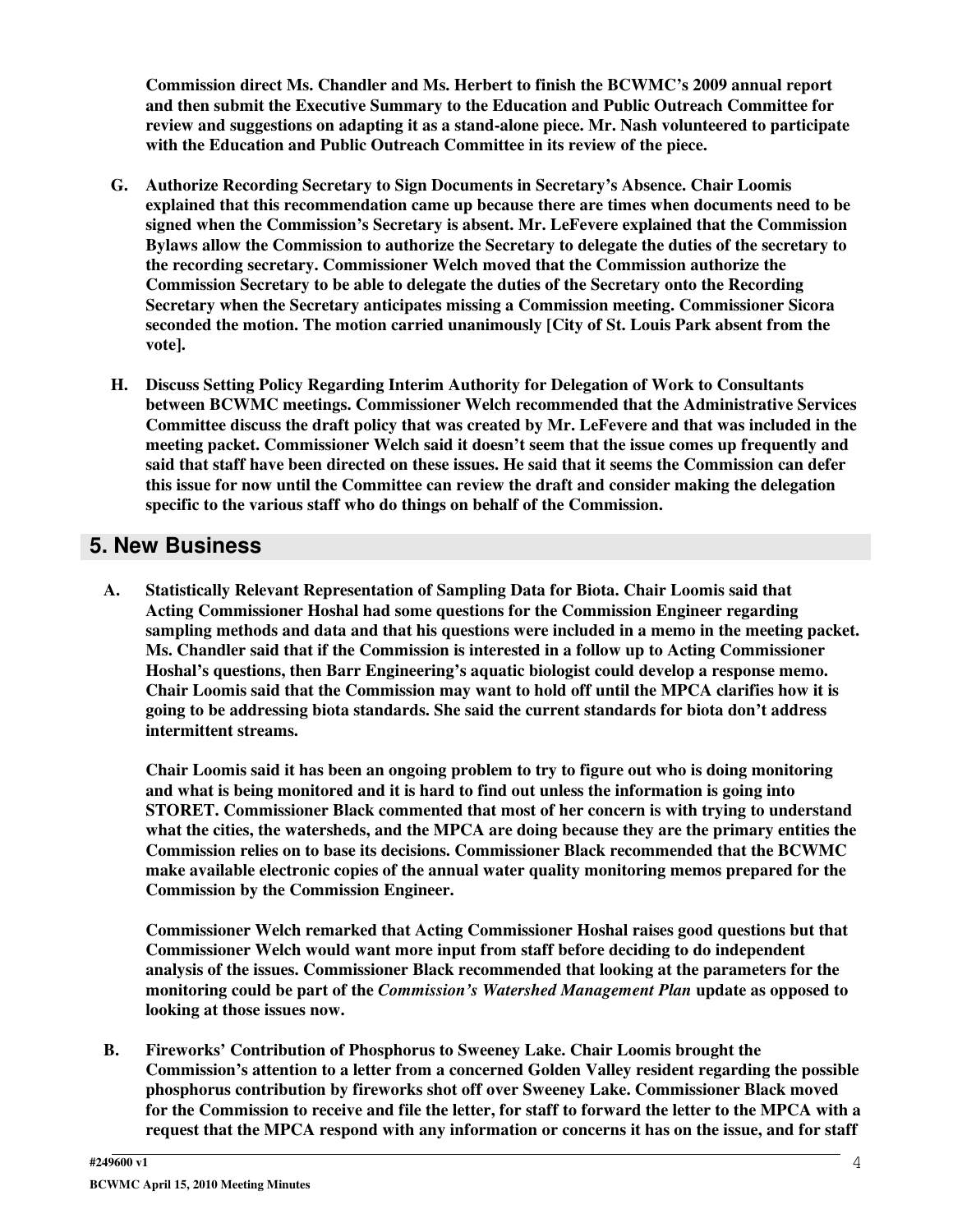**to respond to the resident thanking the citizen and letting him know that the Commission has forwarded his letter to the MPCA. Commissioner Elder seconded the motion. The motion carried** [City of St. Louis Park absent from the vote]. Mr. Nash volunteered to draft the response letter to **the resident with assistance from Ms. Chandler as necessary.**

**C. Request to Evaluate the Sweeney Lake Outlet with Regard to Normal Water Levels. Ms. Chandler explained that the City of Golden Valley had raised a concern to the Commission that a rock weir structure located downstream of the outlet is backing up the water higher than the outlet elevation. Mr. Oliver added that a neighborhood lake association installed the structure. Chair Loomis added that the City of Golden Valley has noticed that the structure has contributed to higher water levels in Sweeney Lake and allows water to back up into Twin Lake. Mr. Oliver said the intent of the City's letter to the Commission was to request that the Commission Engineer inspect the structure and provide feedback as to whether the structure is appropriate or whether it needs correction and also what, if any, ramifications there would be to taking action or no action.**

Ms. Chandler said there is a model in place to look at the impact on the flood level and that **analysis would cost less than \$1,000. She said if the Commission also would want to examine the impact on phosphorus concentrations then the analysis would be more extensive and the cost would be higher. Ms. Chandler pointed out that since the structure does affect the normal water level of the lake someone needs to get a permit for the structure that was put in and she recommends that the Commission first look into that issue.**

**Commissioner Welch moved that the Commission direct the Commission Engineer to look into the legal status of the weir in question and to draft a brief memo to the Commission recommending action. Commissioner Black seconded the motion. The motion carried unanimously [City of St. Louis Park absent from the vote].**

### **6. Old Business**

- **A. Contract with Geoffrey Nash for Administrative Coordinator. Commissioner Black moved to approve the contract. Commissioner Harper-Lore seconded the motion. The motion carried unanimously [City of St. Louis Park absent from the vote]. The Commission decided that the title for the contract position would be BCWMC Administrator. Mr. Nash provided an Administrator's Report, which included a report on the April 6 th BCWMC TAC meeting that he attended, his recommendation of his charges to the BCWMC for his cell phone service at \$50 per** month and copy charges of \$0.15 per page for black and white copies and \$0.55 per page for color **copies, his discussion with the Administrative Services Committee about the Commission's priorities for his work, and his recommendation that he attend on behalf of the BCWMC the monthly MAWD meetings and also meetings in Hennepin County regarding an effort to establish countywide groundwater protection. The Commission decided that his attendance at the MAWD meetings were not a priority at this time but that he could attend next week's meeting between Hennepin County, Minnehaha Creek, Nine Mile Creek, and the Lower Minnesota River Watershed regarding the groundwater protection and then he could provide a report back to the Commission.**
- **B. CAMP 2010 – Golden Valley Residents volunteering to sample Twin Lake. Commissioner Black moved to add Twin Lake to the 2010 CAMP program with the participation cost for this lake coming out of either water quality monitoring or surveys and studies. Commissioner Elder seconded the motion. The motion carried unanimously [City of St. Louis Park absent from vote].**
- **C. TAC Recommendations.**
	- **i. July meeting. Mr. Oliver reported that the TAC rescheduled its July 1 st meeting to instead be held on Wednesday, June 30 th .**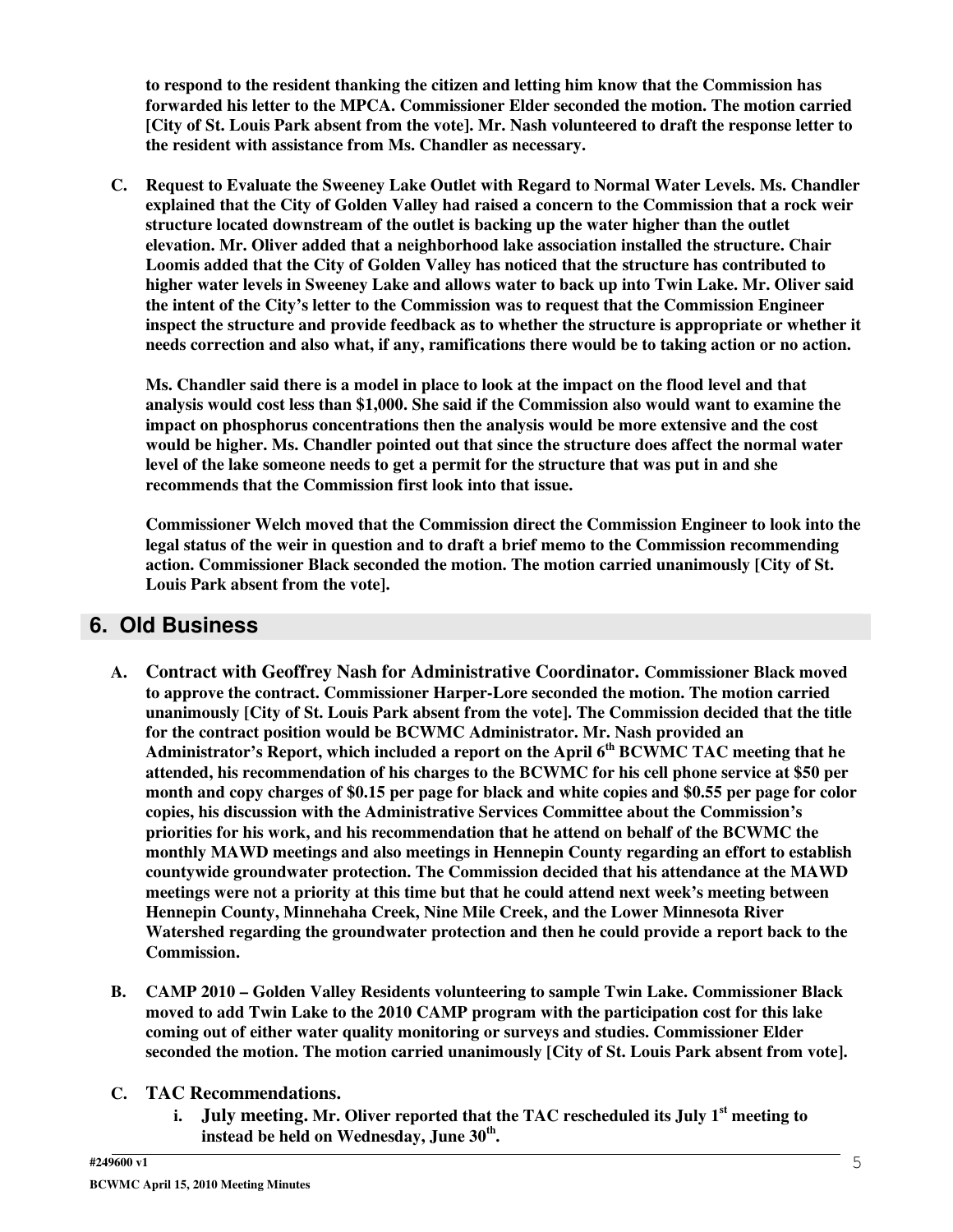**[Commissioner Elder departs. Alternate Commissioner Sarvi steps in as Acting Commissioner for New Hope]**

- **ii. Sweeney Lake TMDL – Proposed Load Reduction. Mr. Oliver explained that the TAC recommended that the Commission revise the Sweeney Lake TMDL to include the following revisions:**
	- **i. Justification for keeping the Sweeney Lake external phosphorus load reduction at 99 pounds.**
	- **ii. Discussion of the need for a flexible adaptive management approach in the implementation of the TMDL, which recognizes the BMPs are being constructed and implemented and will take time to become effective and that others are being considered for implementation.**
	- **iii. Information regarding the past efforts of the cities and the Commission to implement BMPs and improve water quality in the watershed.**
	- **iv. Dividing the implementation part of the report into three sections, including: the recommended actions that are ongoing, those BMPs that are under consideration, and possible chemical treatments of Sweeney Branch for controlling internal loads.**

**Commissioner Welch stated that the Commission hasn't looked at the Sweeney Lake TMDL and its revisions for a while. He recommended that the Commission approve the changes recommended by the TAC and then the revised version should come back to the Commission to finalize it. Commissioner Welch remarked that his comments on the TMDL have not been addressed and he will resend them to Ron Leaf. Alternate Commissioner Hanson added that he had not gotten a response to his comments.**

**Chair Loomis directed Administrator Nash to send the TAC's recommended changes to Ron Leaf and to request that Mr. Leaf incorporate the changes into the Sweeney Lake TMDL. She directed Commissioner Welch and any others that had comments on the TMDL to resubmit them to Ron Leaf so he could address those comments in a memo to the Commission and discuss how those changes could be incorporated into the TMDL. She directed staff to communicate to Ron Leaf to submit the revised TMDL and the memo to the Commission for its review in May or June – the sooner, the better. Chair Loomis directed Administrator Nash to communicate to Brooke Asleson of the MPCA the status of the Commission's work on the TMDL and the actions the Commission is taking.**

**Commissioner Welch stated that the implementation part of the report includes a table that breaks down reductions by MS4. He said it doesn't make sense to him to include such a table since the Commission decided to approach the TMDL categorically. Commissioner Black suggested that issue be raised by the Commission when it submits it comments to the MPCA.**

**iii. Medicine Lake TMDL. Mr. Oliver reported that the TAC did not have time to discuss the TMDL in full and decided to continue the discussion at the next TAC meeting. Chair Loomis added that the TAC recommended that the Commission request an extension from the MPCA of the comment period on the Medicine Lake TMDL. Chair Loomis directed Administrator Nash to send a request to the MPCA for an extension of the comment period. Commissioner Welch remarked that the Commission's Engineer is charged with providing feedback and assistance to the Commission and its Technical Advisory**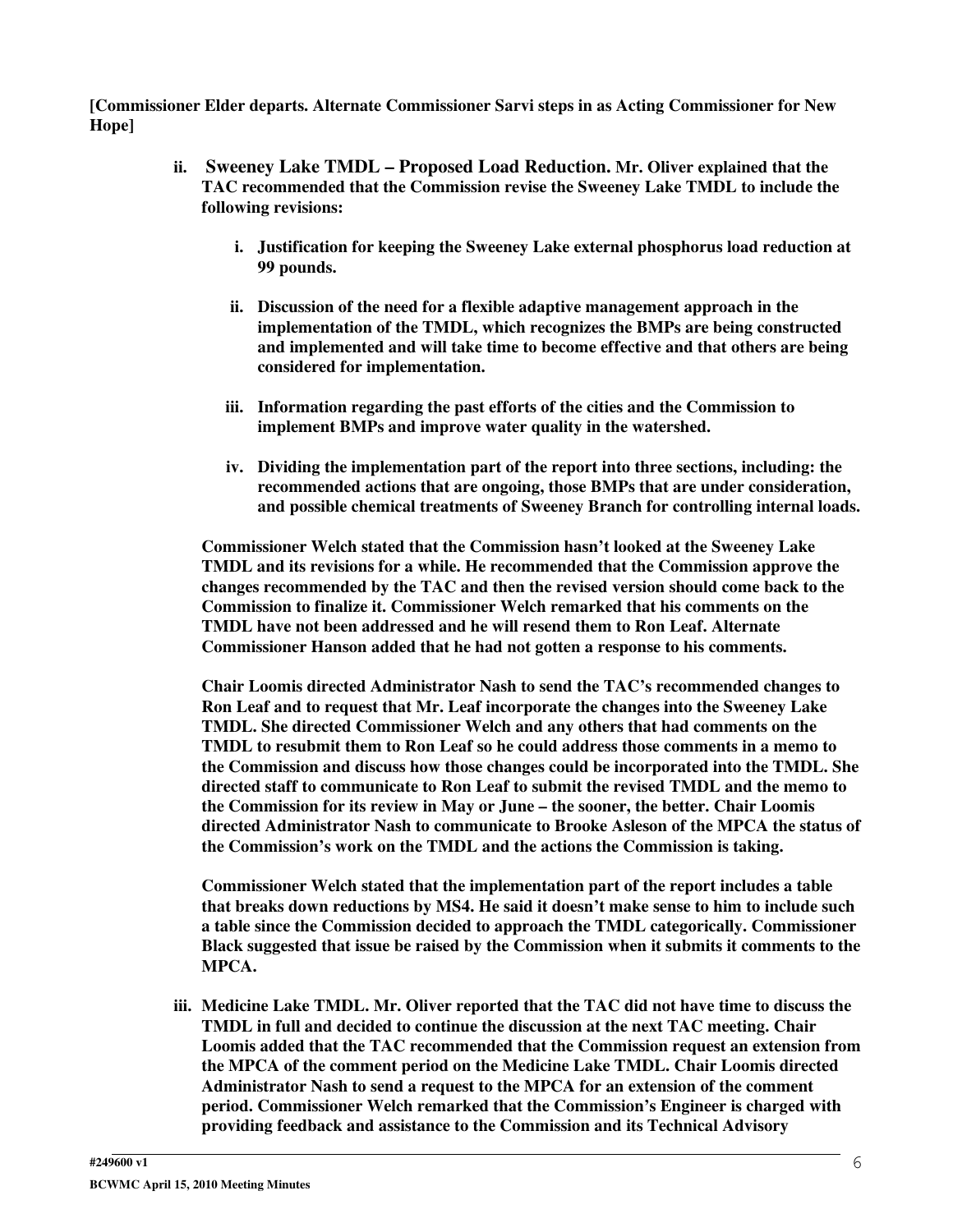**Committee but that lines get blurred when the Commission Engineer provides comments to the MS4s or advises the MS4s. He noted that in the memo about the TMDL from Barr Engineering to the BCWMC TAC contained comments in blue that were comments to the Commission and comments in red that were comments to the MS4s. He said he thinks that each MS4 should have its own review of the TMDL. Commissioner Welch said he does not want the Commission to give the impression that it is advising the MS4s because they should be advised by their own technical people.**

**Commissioner Welch said that on page 5 of the memo from Barr Engineering, the last full paragraph states that the implementation plan should indicate who will be responsible for implementing each of the proposed alternatives. He said he does not think the Commission should make that comment because the Commission is approaching the implementation plan categorically and the Commission wants to be able to approach the implementation plan by working with its partners to find the most cost effective ways. He said he would like the TAC's thoughts on that issue the next time the TAC discusses the Medicine Lake TMDL. Commissioner Black suggested that the Commission ask Brooke Asleson of the MPCA whether the breakdown of implementation responsibilities has been included in order to address an MPCA or EPA recommendation. Commissioner Black said that Administrator Nash can clarify that point with Ms. Asleson.**

**Commissioner Welch said he doesn't think the Commission needs to ask the MPCA to clarify about the convener because the Commission wants to figure it out themselves instead of having the MPCA direct it.**

- **D. Maintenance of BCWMC-funded Projects (Continued from March). The Commission decided that the BCWMC CIP Review Work Group could take up this discussion as part of its process.**
- **E. TMDL Updates – Wirth Lake. Ms. Chandler reported that the revised TMDL would be sent in this week to Ms. Asleson and that a stakeholder meeting would be scheduled for late May. Chair Loomis commented that there is a Wirth Beach Citizens Advisory Committee Group and at its last meeting Tim Brown of the Minneapolis Parks and Recreation Board (MPRB) reported that the MPRB now has land available for the Wirth Pond that was supposed to be constructed to handle runoff from Highway 55.**
- **F. Update on 2010 Clean Water Fund Grant. Ms. Chandler said she and Mr. Kremer had a meeting with BWSR staff to talk about the grants and the projects and to get some preliminary** advice about the work plan, which is due May 14<sup>th</sup>. She said Barr Engineering will be preparing **the work plan and will be coordinating with Hennepin County.**
- **G. Education Committee.**
	- **i. Commissioner Langsdorf reported on the requests the Committee has for tasks it would like the Administrator to handle for the Committee.**
	- **ii. Commissioner Langsdorf reported that the West Metro Watershed Alliance's plan is moving toward completion. She said the Committee anticipates presenting the plan to the Commission at its May meeting for the Commission's review and approval.**
	- **iii. Commissioner Langsdorf announced that the next Education Committee meeting will be on May 3 rd at 9:00 a.m. at Plymouth City Hall and that the next West Metro Watershed Alliance meeting will be on May 11 th at 8:30 a.m. in Plymouth City Hall.**
	- **iv. Alternate Commissioner Thornton reported on the Committee's experience at the Yard and Garden Expo.**
	- **v. Alternate Commissioner Thornton announced that the Committee would represent the**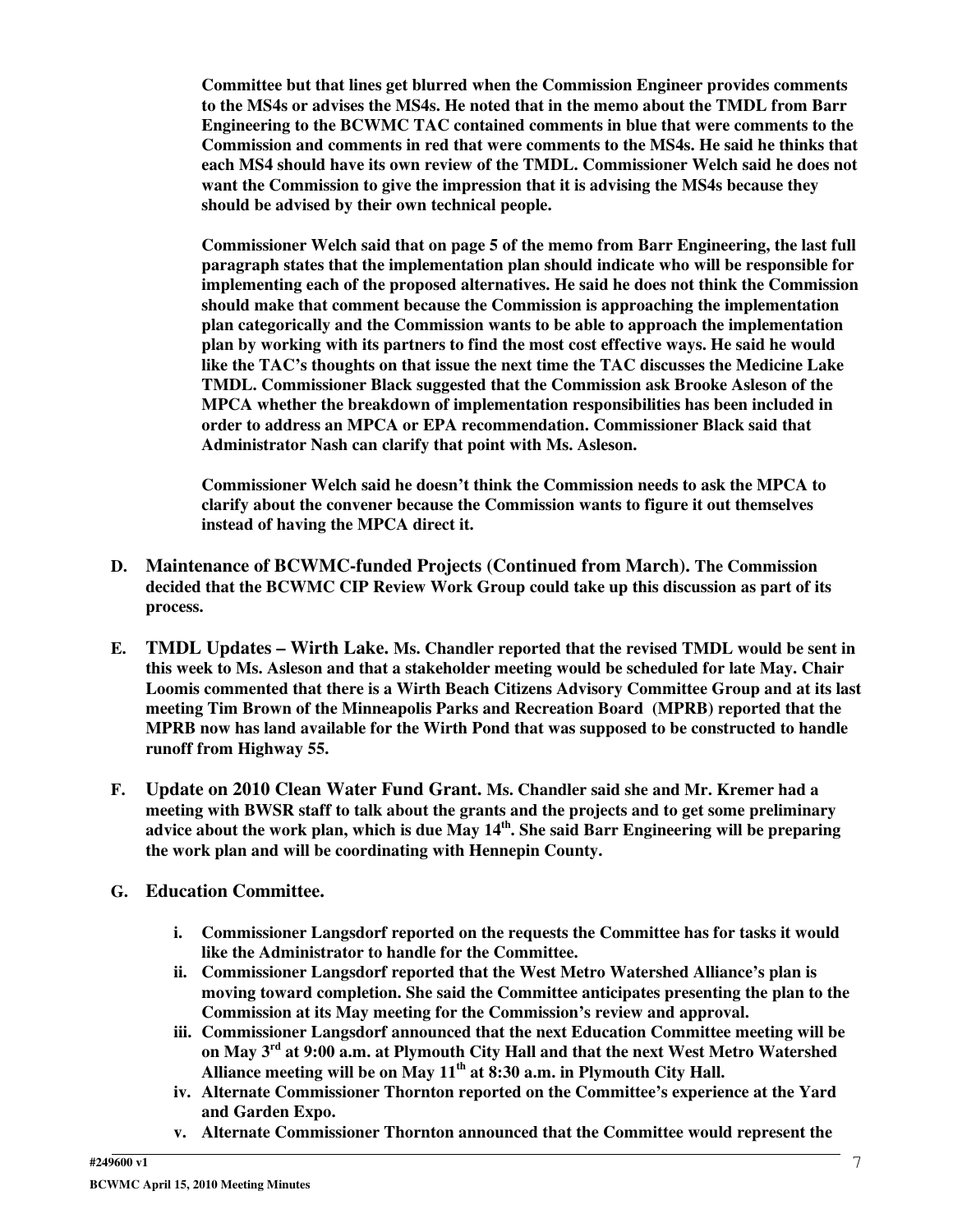**Commission at Westwood Hills Nature Center's Earth Day celebration on April 24 th . She invited Commissioners and TAC members to schedule the BCWMC display for their events.**

- **vi. Alternate Commissioner Stockhaus announced that he was contacted regarding having a BCWMC display at the City of Crystal's celebration of its 50 th anniversary of its charter on June 26 th .**
- **H. Update on Cultural Resource Review Protocol. Ms. Chandler reported that the Commission Engineer is waiting for official comments from the U.S. Army Corps of Engineers but that the Corps informally made some minor changes and has sent it out for review and comments. She said she has more information on where the Commission is with regard to the cultural resource review process but in order to keep this meeting moving along perhaps she could send the information to anyone interested. Commissioners Black and Welch and Chair Loomis were interested in receiving the information. Commissioner Welch requested that Ms. Chandler also e-mail him the latest version of the protocols.**

**[Commissioner Langsdorf departs].**

**I. Discuss Request by MPCA for Contract Extension with BCWMC for Sweeney Lake TMDL. Commissioner Welch moved to approve the contract extension to February 2011. Commissioner Black seconded the motion. The motion carried unanimously [Cities of Crystal and St. Louis Park absent from the vote].**

**[Alternate Commissioner Stockhaus steps in as Acting Commissioner for Crystal].**

**J. Update on Minor Plan Amendment Request to BWSR. Ms. Chandler reported that when she and Mr. Kremer met with BWSR staff to talk about the 2010 Clean Water Fund Grant they also talked about the BCWMC's minor plan amendment request. She said that BWSR stated that the amendment would need to be a major plan amendment instead of a minor plan amendment since the two proposed projects are not in the Commission's** *Plan* **and because of the projects' high costs. Ms. Chandler said the Commission will need to go through the major plan amendment** process but there is a recent law change that will remove the second of what used to be three reviews, meaning the 45-day review will be removed, if the first review were to end after August 1, **2010.**

**Ms. Chandler said the Commission would need to supply BWSR with a revised CIP table with its major plan amendment request. She said the request would need to go to a wider pool of reviewers than would a minor plan amendment, including to BWSR, the member cities, the County, the DNR, the MPCA, the MN Department of Health, the MN Department of Agriculture, and the Metropolitan Council. Ms. Chandler said the BCWMC would need to hold a public hearing,** which could be held at the same time as it holds the public hearings to order the projects. She said **the approval may not come until September, which runs up against the timetable the Commission is on regarding submitting its tax levy request to Hennepin County. Mr. LeFevere said all the** Commission can do at this point is direct staff to get the process going and to try to get the process **worked out with BWSR so the Commission can reserve the right to certify for the projects this year for collection next year. He said the worst that would happen is that the Commission wouldn't be able to certify the levy request for 2011 for collection in 2012.**

**Commissioner Black moved to approve that the Commission proceed with the major plan amendment. Acting Commissioner Hoshal seconded the motion. Commissioner Welch volunteered to call Brad Wozney of BWSR just to clarify BWSR's reasoning for this amendment being a major plan amendment instead of a minor plan amendment. Chair Loomis requested amending the motion to direct staff to proceed with the major plan amendment and to authorize**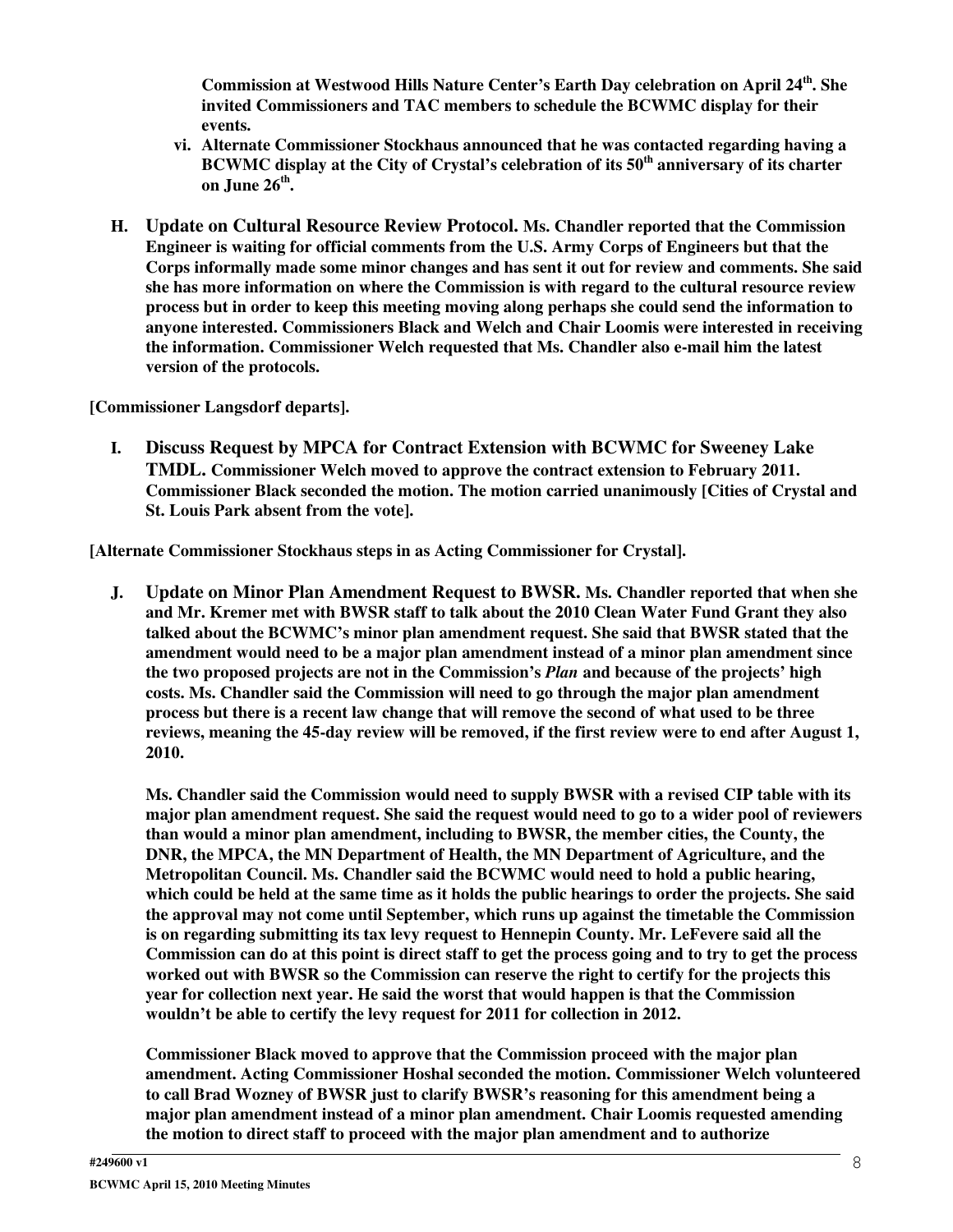**Commissioner Welch to call Brad Wozney. Commissioner Black and Acting Commissioner Hoshal approved the friendly amendment. The motion carried unanimously [City of St. Louis Park absent from vote].**

### **7. Communications**

- **A. Chair:**
	- i. Chair Loomis reported that the Fresh Water Society is having a meeting on April 27<sup>th</sup> at 7:00 **p.m. in the St. Paul Student Center and that RSVPs are required.**
	- **ii. Chair Loomis reported that she received a call from Janet Moore, who sits on the board of Shingle Creek, who said Crystal approved a dog park in the floodplain. Acting Commissioner Stockhaus commented that the park actually is not in the floodplain.**
	- **iii. Chair Loomis stated that she would direct Ms. Herbert to add the new item, "Communications from the Administrator," to the BCWMC agenda.**
- **B. Commissioners:**
	- **i. Acting Commissioner Hoshal reported that the City of Medicine Lake is working on its Surface Water Management Plan.**
	- **ii. Acting Commissioner Hoshal reported that the City of Medicine Lake would like a copy of the watershed map that would be suitable for framing.**
	- **iii. Acting Commissioner Hoshal reported that the City of Medicine Lake has asked him to draft for the City's review a letter requesting a hydraulic and hydrologic evaluation of the dam at the headwaters of Bassett Creek [the Medicine Lake outlet]. Acting Commissioner Hoshal reported that the BCWMC will be receiving a formal request through a letter from the City of Medicine Lake.**
	- **iv. Acting Commissioner Hoshal reported that David and Josie Nelson are the CAMP volunteers for 2010 for a small bay of Medicine Lake.**
- **C. Committees:**
	- **i. Acting Commissioner Thornton announced that one of the Committee members has been attending BWSR workshops and the Committee will do a summary of the workshops in the late summer or fall.**
- **D. Counsel: No communications**
- **E. Engineer:**
	- i. Ms. Chandler reported that she spoke with the Met Council and it is planning to do catch up **work on the data from the WOMP stations. She said that starting this year the BCWMC will receive a summary of the annual data.**